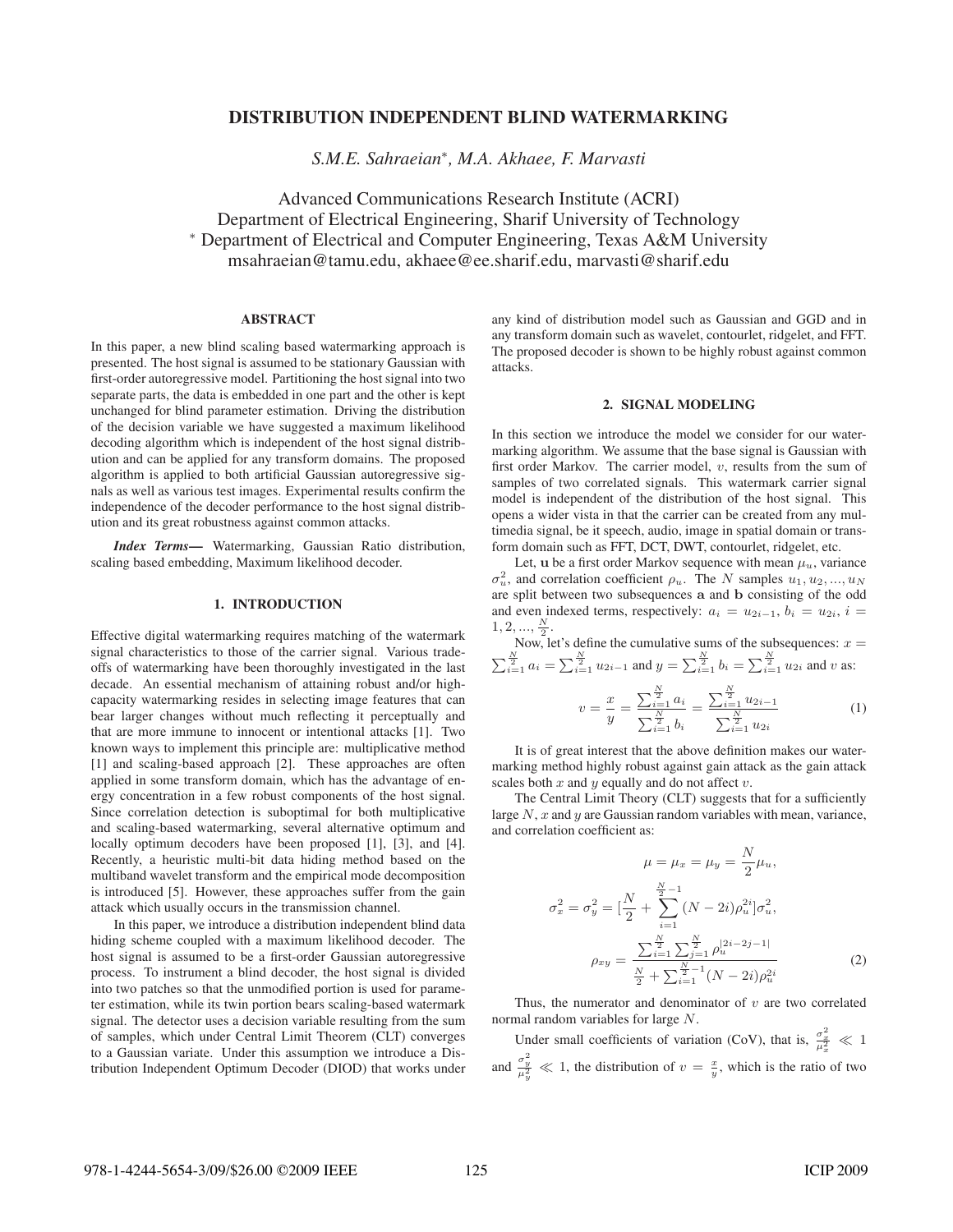

Fig. 1. Matching of the histogram of the  $v$  and the Gaussian approximation with mean and variance, respectively, in (5) and (7).

correlated random variables, for the case of non-zero means can be well approximated by a Gaussian distribution as:

$$
f(v) = \frac{1}{\sqrt{2\pi}\sigma_v} e^{-\frac{1}{2\sigma_v^2}(v-\mu_v)^2}
$$
 (3)

This condition as verified in Section 5 is hold as an example case for the DWT wavelet approximation coefficients which have small coefficients of variation. The parameters  $\mu_v$  and  $\sigma_v^2$  of the approximated Gaussian distribution can be derived as follows.

Lets define  $\Delta x = x - \mu_x$ ,  $\Delta y = y - \mu_y$ , and  $\Delta v = v - \mu_v$ . For a stationary process one has  $\mu_x = \mu_y$  and  $\sigma_x = \sigma_y$ ; furthermore small CoV implies that  $x$  and  $y$  signal excursions around their respective means are small, i.e.,  $\frac{\Delta x}{\mu_x} \ll 1$ . Thus we have  $\mu_v + \Delta v = \frac{\mu_x + \Delta x}{\mu_x + \Delta y}$ , which can be approximated as:

$$
\mu_v + \Delta v \simeq (1 + \frac{\Delta x}{\mu_x})(1 - \frac{\Delta y}{\mu_x}) \simeq (1 + \frac{\Delta x}{\mu_x} - \frac{\Delta y}{\mu_x} - \frac{\Delta x \Delta y}{\mu_x^2}) \tag{4}
$$

Taking the expectation of both sides of (4) and considering the fact that As  $E(\Delta x) = E(\Delta y) = E(\Delta v) = 0$ , and  $E(\Delta x \Delta y) = 0$  $\rho_{xy}\sigma_x\sigma_y$ , we have:

$$
\mu_v = 1 - \frac{\rho_{xy}\sigma_x^2}{\mu_x^2} = 1 - \rho_{xy}A
$$
 (5)

where  $A = \frac{\sigma_x^2}{\mu_x^2}$ . Subtracting (4) from (5), we have:

$$
\Delta v = \frac{\Delta x}{\mu_x} - \frac{\Delta y}{\mu_x} - \frac{\Delta x \Delta y}{\mu_x^2} + \frac{\rho_{xy} \sigma_x^2}{\mu_x^2}
$$
(6)

Using zero skewness of Gaussian  $x$  and  $y$  variates, we have  $E(\Delta x^2 \Delta y) = E(\Delta x \Delta y^2) = 0$  and considering the fourth moment of Gaussian we obtain  $E(\Delta x^2 \Delta y^2) = \sigma_x^4 (1 + 2\rho_{xy}^2)$ . Finally, we can write the variance of the  $v$  variate:

$$
\sigma_v^2 = E(\Delta v^2) = 2 \frac{\sigma_x^2}{\mu_x^2} + \frac{\sigma_x^4 (1 + \rho_{xy}^2)}{\mu_x^4} - 2 \frac{\rho_{xy} \sigma_x^2}{\mu_x^2}
$$
  
= 
$$
(2 - 2\rho_{xy})A + (1 + \rho_{xy}^2)A^2
$$
 (7)

Fig. 1 compares the histogram of  $v$  (bars) for a sample set of parameters  $\mu_u = 1$ ,  $\sigma_u = .2$ , and  $\rho_u = .7$  with the Gaussian approximation using (5) and (7). The good match between these two curves is an indication of the viability of this approximation.

### 3. PROPOSED BLIND WATERMARKING METHOD

### 3.1. Watermark embedding

The watermark is embedded by scaling the amplitude of the host signal in accordance with the message bit [2]. We assume a stationary Markov 1 sequence for the host signal **u**. Given this cover sequence, we extract alternating subsample sequences **a** and **b** with odd and even indices,  $a_i = u_{2i-1}$ ,  $b_i = u_{2i}$ . Then we embed data only in the **a** sequence based on the following scaling strategy:

$$
a'_{i} = \begin{array}{cc} a_{i} \cdot \alpha & \text{For embedding 1} \\ a_{i} \cdot \frac{1}{\alpha} & \text{For embedding 0} \end{array}
$$
 (8)

where  $\alpha$  is the strength factor and is larger than 1. Replacing **a** with a' in **u** yields the watermarked signal **u**'. Therefore half of the samples are used for data hiding while the intact other half **b** lets as a reference.

### 3.2. Watermark decoding with Distribution Independent Optimum Decoder (DIOD)

Our ML-based decoder uses the cumulative sum statistics as in Section 2. The detector is then optimal for all distributions for which the sum of sequence terms converges rapidly enough to a Gaussian distribution.

The received sequence  $\mathbf{u}'' = \mathbf{u}' + \mathbf{n}$  consists of the embedded subsequence **u**' contaminated by zero mean Additive White Gaussian Noise(AWGN) **n**. Let's denote the subsequences with odd and even indices as  $a''$  and  $b''$ , respectively, and their sums as  $x'' = \sum_{i=1}^{\frac{N}{2}} a''_i$  and  $y'' = \sum_{i=1}^{\frac{N}{2}} b''_i$ . Under certain regularity conditions the  $x''$  and  $y''$  variables will behave as Gaussian random variables no matter what the distribution of **u**.

The means and variances of these two random variables are calculated as  $\mu_{x''|1} = \alpha \mu_x$ ,  $\mu_{x''|0} = \alpha^{-1} \mu_x$ ,  $\mu_{y''} = \mu_y = m u_x$ ,  $\sigma_{x''|1}^2 = \alpha^2 \sigma_x^2 + \sigma_N^2$ ,  $\sigma_{x''|0}^2 = \alpha^{-2} \sigma_x^2 + \sigma_N^2$ , and  $\sigma_{y''}^2 = \sigma_x^2 + \sigma_N^2$ , where the conditional variable is the polarity of the embedded bit. In these definitions  $\sigma_N^2$  is the noise term in  $x''$  and  $y''$ . This noise term can be shown to be  $\sigma_N^2 = \frac{N}{2} \sigma_n^2$ , where  $\sigma_n^2$  is the variance of the AWGN channel noise **n**. As given in [2],  $\sigma_n^2$  can be easily estimate using the robust median estimator.

Moreover, The correlation coefficients between  $x''$  and  $y''$  under 1 and 0 embedding, represented by  $\rho'_{|1}$  and  $\rho'_{|0}$ , can be computed in a straightforward way as in Section 2.

These are two correlated Gaussian random variables,  $x''$  and y''. If we consider their ratio  $v'' = \frac{x''}{y''}$ , we revert to the model described in Section 2 and we can use the Gaussian distribution function suggested in(3). Accordingly, the ML decoder is given by  $f(v''|1) \geq 0$   $f(v''|0)$ . After some simplifications the ML decoder takes the form:

$$
\left(\frac{1}{\sigma_{v|0}^2} - \frac{1}{\sigma_{v|1}^2}\right)v^2 - 2\left(\frac{\mu_{v|0}}{\sigma_{v|0}^2} - \frac{\mu_{v|1}}{\sigma_{v|1}^2}\right)v \ge \frac{1}{0} 2\ln\frac{\sigma_{v|1}}{\sigma_{v|0}} + \left(\frac{\mu_{v|1}^2}{\sigma_{v|1}^2} - \frac{\mu_{v|0}^2}{\sigma_{v|0}^2}\right)
$$
\n(9)

where  $\mu_{v|1}$ ,  $\mu_{v|0}$ ,  $\sigma_{v|1}$ , and  $\sigma_{v|0}$  are the mean and variance of v for '1' or '0' embedding and can be computed in a similar way we compute  $\mu_v$  and  $\sigma_v$  in Section 2.

The host signal parameters  $\mu_u$ ,  $\sigma_u$ , and  $\rho_u$  are needed to detect the embedded bits. We can estimate these parameters from the reference signal  $b_i^{\prime\prime}$ , as:

$$
\hat{\mu}_u = \mu_{b''}, \quad \hat{\sigma}_u = \sqrt{\max(\sigma_{b''}^2 - \sigma_n^2, 0)}, \quad \hat{\rho}_u = \sqrt{\rho_{b''}\frac{\hat{\sigma}_u^2 + \sigma_n^2}{\hat{\sigma}_u^2}}
$$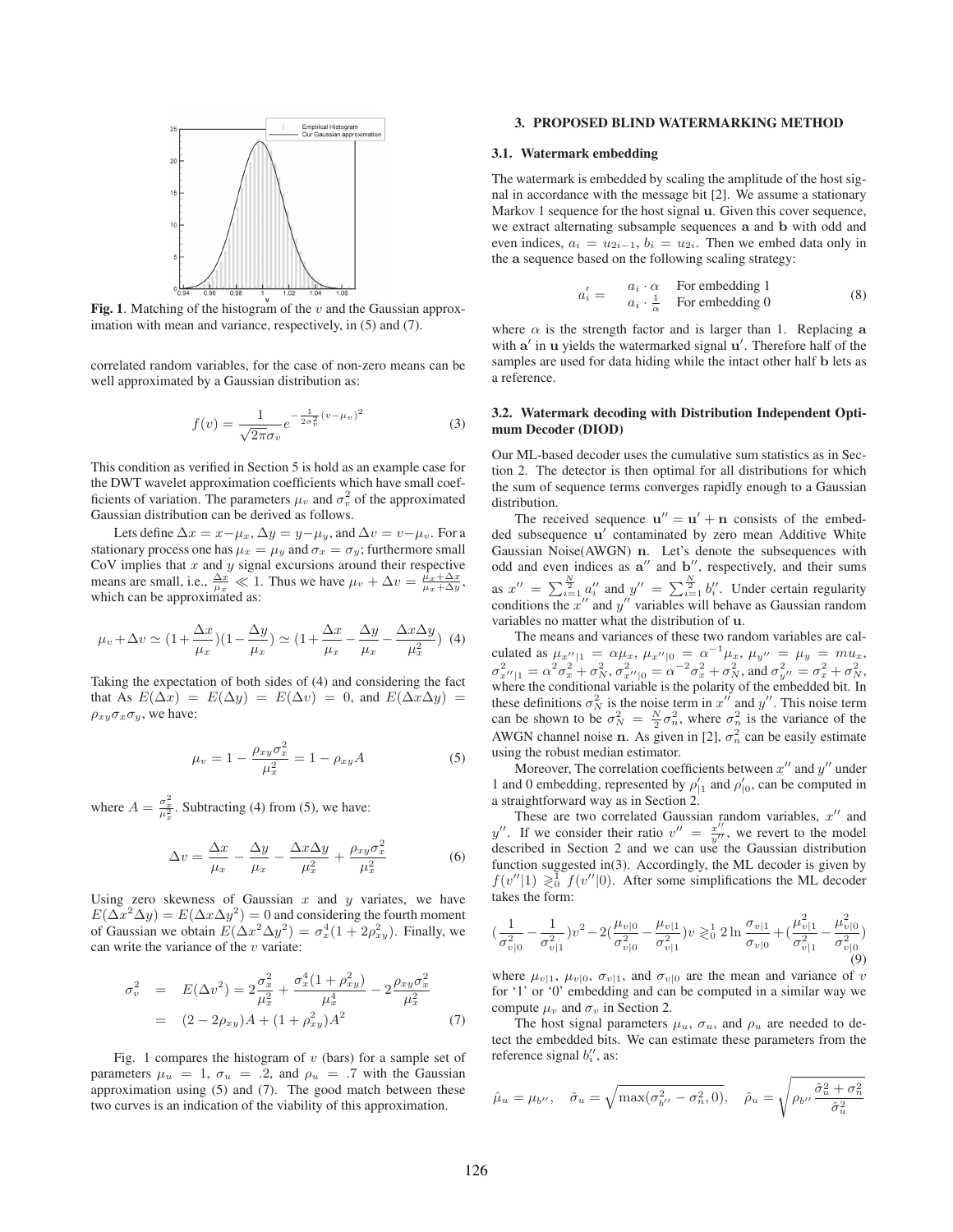

Fig. 2. Probability of error of different version of the DIOD for two test cases 1)  $\mu_u = 1$ ,  $\sigma_u = 0.2$ ,  $\rho_u = 0.9$ , 2)  $\mu_u = 1$ ,  $\sigma_u = 0.1$ ,  $\rho_u = 0.7$ . (a) DWR=25 dB, (b) DWR=14 dB.



Fig. 3. Probability of error of the DIOD for six different i.i.d signals with the distributions of Gaussian, Laplacian, GGD with  $\beta = \{0.5, 0.7, 1.5, 2.5\}$ . (a) DWR=25 dB, (b) DWR=14 dB.

In conclusion, the proposed detector is optimal in the ML sense for any distribution of the  $u$  parent sequence that becomes Gaussianlike when summed over  $N/2$  terms. We call this proposed decoding method as Distribution Independent Optimum Decoding (DIOD). Its distribution independence makes it suitable for implementation in different transform domains with any kind of distribution. Even it provides an optimum decoding for signals which has no specific distribution such as ridgelet coefficients.

It is noteworthy that here we considered odd indexed terms for data embedding and the even index terms for parameter estimation to find a closed form solution for the correlated host signal **u**. For the case of independent and identically distributed (iid) signal, we can use any two random subsets of coefficients and only embed data in the coefficients of one subset and utilize the other one for parameter estimation. The indices of these subsets are produced by a random generator and the seed is sent to the decoder side through a secure channel. This way we can improve the security of the proposed technique. Moreover, for the case of the correlated signals, we can still implement these random subsets but we may have a a non-closed form solution.

## 4. PERFORMANCE EVALUATION

In this section, we investigate the performance of our watermarking method under AWGN attack of various strength. We fix Documentto-Watermark Ratio (DWR) in an experiment and plot the performance as a function of Watermark-to-Noise Ratio (WNR). We cal-



(b) Watermarked Images Fig. 4. (a)Original and (b) watermarked test images: *Barbara*, *Baboon*, *Bridge*, and *Plane*.

culate 9 for two Gaussian first-order Markov sequences, namely, for the parameter sets  $\mu_u = 1$ ,  $\sigma_u = 0.2$ ,  $\rho_u = 0.9$  and  $\mu_u = 1$ ,  $\sigma_u = 0.1$ ,  $\rho_u = 0.7$ . We test our DIOD decoder with DWRs of 25 dB and 14 dB. The results for WNRs in the range of  $[-12, -1]$  are given in Fig. 2. We can see our decoder is highly robust even for very low WNRs.

Next, we explore the performance of the DIOD decoder for different cover sequence distributions to substantiate the claim that our decoder is universal, that is, independent of the distribution. To verify this property, we test with distributions common in signal processing such as Gaussian, Laplacian, and Generalized Gaussian. The GGD distribution is a good model for the transform coefficients such as wavelet and contourlet. It is as  $GG_{\sigma_x,\beta}(x)$  =  $C(\sigma_x, \beta) e^{-\left[\alpha(\sigma_x, \beta)|x-\mu|\right] \beta}, \ \ \text{where} \ \ \alpha(\sigma_x, \beta) \ \ = \ \ \sigma_x^{-1} \left[ \frac{\Gamma(\frac{3}{\beta})}{\Gamma(\frac{1}{\beta})} \right]^{\frac{1}{2}},$  $C(\sigma_x, \beta) = \frac{\beta \alpha(\sigma_x, \beta)}{2\Gamma(\frac{1}{\beta})}$ , and  $\sigma_x$  is the standard deviation of x,  $\beta$ 

is the shape parameter, and  $\Gamma(t)$  is the Gamma function.

We test the performance of our universal decoder for six different i.i.d GG with shape parameter varying over  $\beta = \{0.5, 0.7, 1.5, 2.5\}$ , which include the Gaussian and Laplacian cases. In all cases we set  $\mu_u = 1$  and  $\sigma_u = 0.2$ . The results, given in Fig. 3 show that the proposed watermarking under with different DWRs and noise powers WNRs, has a high robustness against AWGN attack.

#### 5. EXPERIMENTAL RESULTS

In order to evaluate the performance of the proposed technique on real condition, we have applied our watermarking method on several image signals and test theirs performance against various kinds of attacks. These results are obtained by averaging over 100 runs with 100 different pseudorandom binary sequences as the watermarking signal. We use Daubechies length-8 Symlet filters and embed the watermark information in the second approximation level using (8).

For this study, we use four natural images (*Barbara*, *Baboon*, *Bridge*, and *Plane*) of size  $512 \times 512$ . The original test images and their watermarked version using the proposed method with  $16 \times 16$ block size and 64 bits message length are shown in Fig. 4. The strength factor  $\alpha$  is fixed at 1.14 and it is assumed known to the decoder. The mean Peak-Signal-to-Noise-Ratio (PSNR) of the watermarked images are 41dB, 38dB, 35dB, and 36dB respectively.

First of all, we test the small coefficients of variation (CoV) assumption we made for the ratio signal in section 2. To this aim, the parameter  $A = \frac{\sigma_u^2}{\mu_u^2}$  versus different approximation levels is plotted